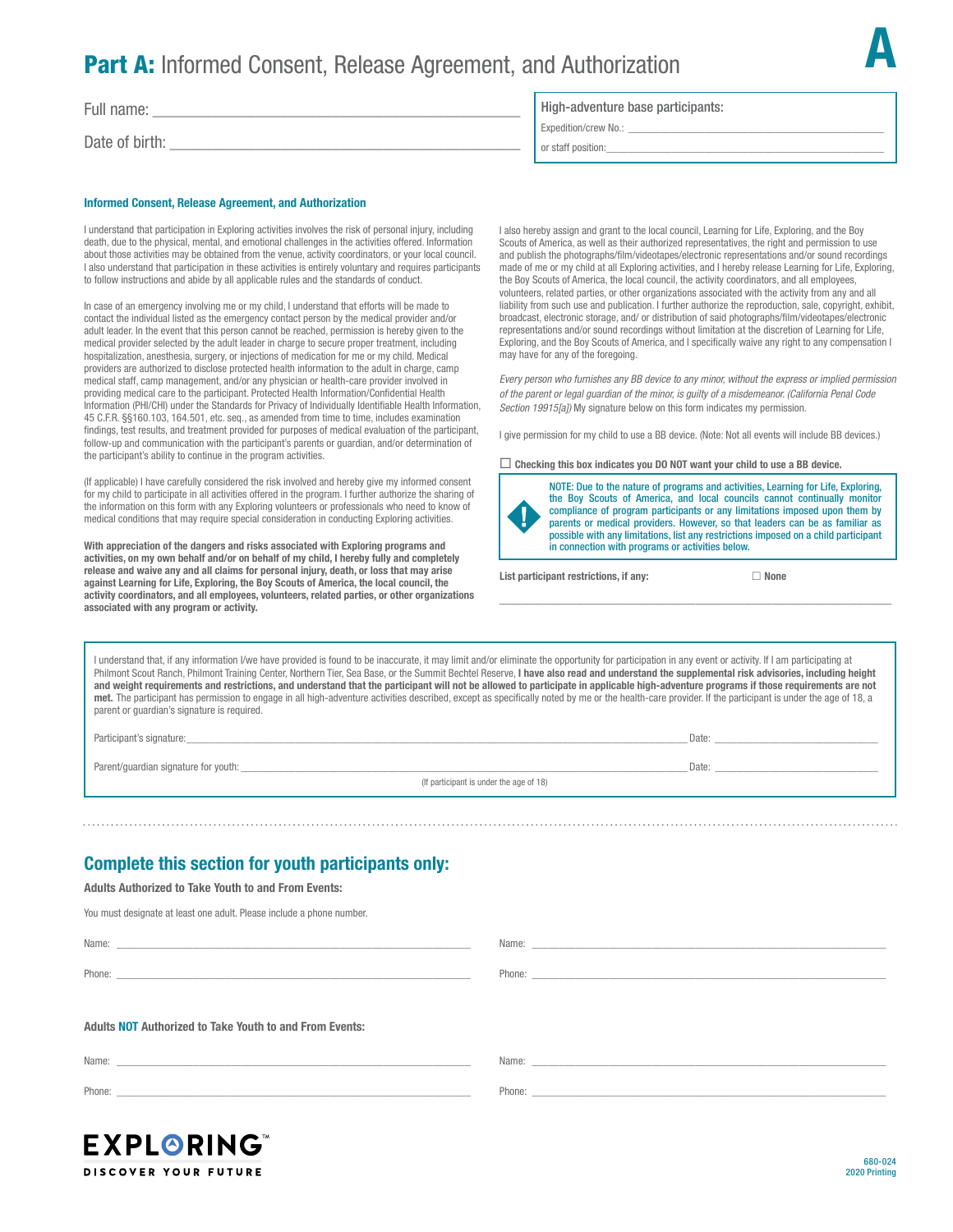# Part B1: General Information/Health History

|                                                |                                                                                                                          |  | High-adventure base participants:                                                                                                                                                                                              |  |
|------------------------------------------------|--------------------------------------------------------------------------------------------------------------------------|--|--------------------------------------------------------------------------------------------------------------------------------------------------------------------------------------------------------------------------------|--|
|                                                |                                                                                                                          |  |                                                                                                                                                                                                                                |  |
|                                                |                                                                                                                          |  |                                                                                                                                                                                                                                |  |
|                                                |                                                                                                                          |  |                                                                                                                                                                                                                                |  |
|                                                |                                                                                                                          |  |                                                                                                                                                                                                                                |  |
|                                                |                                                                                                                          |  | Unit No.: <b>Example 2</b>                                                                                                                                                                                                     |  |
|                                                |                                                                                                                          |  | Health/Accident Insurance Company: University Communication of the Communication of Policy No.: Network and Communication of the Communication of the Communication of the Communication of the Communication of the Communica |  |
|                                                | Please attach a photocopy of both sides of the insurance card. If you do not have medical insurance, enter "none" above. |  |                                                                                                                                                                                                                                |  |
| In case of emergency, notify the person below: |                                                                                                                          |  |                                                                                                                                                                                                                                |  |

### In case of emergency, notify the person below:

| Name:                   |             | _Relationship:     |              |
|-------------------------|-------------|--------------------|--------------|
| Address:                | Home phone: |                    | Other phone: |
| Alternate contact name: |             | Alternate's phone: |              |

## Health History

Do you currently have or have you ever been treated for any of the following?

| <b>Yes</b> | <b>No</b> | <b>Condition</b>                                                                                                                                                           | <b>Explain</b>                  |                                    |
|------------|-----------|----------------------------------------------------------------------------------------------------------------------------------------------------------------------------|---------------------------------|------------------------------------|
|            |           | <b>Diabetes</b>                                                                                                                                                            | Last HbA1c percentage and date: | Insulin pump: Yes $\Box$ No $\Box$ |
|            |           | Hypertension (high blood pressure)                                                                                                                                         |                                 |                                    |
|            |           | Adult or congenital heart disease/heart attack/chest pain (angina)/<br>heart murmur/coronary artery disease. Any heart surgery or<br>procedure. Explain all "yes" answers. |                                 |                                    |
|            |           | Family history of heart disease or any sudden heart-related<br>death of a family member before age 50.                                                                     |                                 |                                    |
|            |           | Stroke/TIA                                                                                                                                                                 |                                 |                                    |
|            |           | Asthma/reactive airway disease                                                                                                                                             | Last attack date:               |                                    |
|            |           | Lung/respiratory disease                                                                                                                                                   |                                 |                                    |
|            |           | COPD                                                                                                                                                                       |                                 |                                    |
|            |           | Ear/eyes/nose/sinus problems                                                                                                                                               |                                 |                                    |
|            |           | Muscular/skeletal condition/muscle or bone issues                                                                                                                          |                                 |                                    |
|            |           | Head injury/concussion/TBI                                                                                                                                                 |                                 |                                    |
|            |           | Altitude sickness                                                                                                                                                          |                                 |                                    |
|            |           | Psychiatric/psychological or emotional difficulties                                                                                                                        |                                 |                                    |
|            |           | Neurological/behavioral disorders                                                                                                                                          |                                 |                                    |
|            |           | Blood disorders/sickle cell disease                                                                                                                                        |                                 |                                    |
|            |           | Fainting spells and dizziness                                                                                                                                              |                                 |                                    |
|            |           | Kidney disease                                                                                                                                                             |                                 |                                    |
|            |           | Seizures or epilepsy                                                                                                                                                       | Last seizure date:              |                                    |
|            |           | Abdominal/stomach/digestive problems                                                                                                                                       |                                 |                                    |
|            |           | Thyroid disease                                                                                                                                                            |                                 |                                    |
|            |           | Skin issues                                                                                                                                                                |                                 |                                    |
|            |           | Obstructive sleep apnea/sleep disorders                                                                                                                                    | CPAP: Yes $\Box$ No $\Box$      |                                    |
|            |           | List all surgeries and hospitalizations                                                                                                                                    | Last surgery date:              |                                    |
|            |           | List any other medical conditions not covered above                                                                                                                        |                                 |                                    |



**B**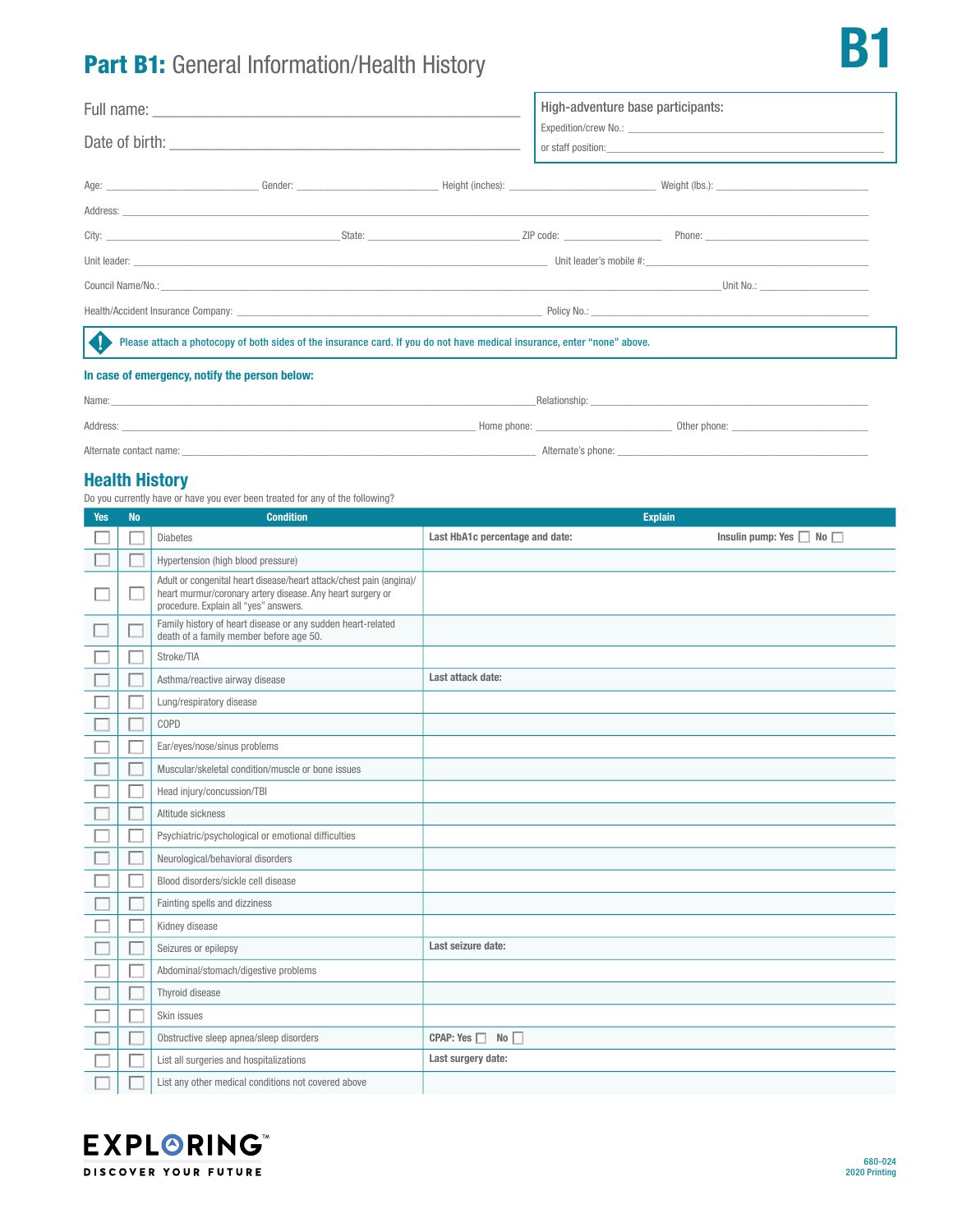## Part B2: General Information/Health History

| Full name:     | High-adventure base participants:          |
|----------------|--------------------------------------------|
| Date of birth: | Expedition/crew No.:<br>or staff position: |
| .<br>.<br>. .  |                                            |

|  |  |  |  |  | <b>Allergies/Medications</b> |  |
|--|--|--|--|--|------------------------------|--|
|--|--|--|--|--|------------------------------|--|

| DO YOU USE AN EPINEPHRINE               | $ $ YFS | N <sub>0</sub> |
|-----------------------------------------|---------|----------------|
| <b>AUTOINJECTOR?</b> Exp. date (if yes) |         |                |

| DO YOU USE AN ASTHMA RESCUE        | <b>I</b> YES | $\Box$ NO |
|------------------------------------|--------------|-----------|
| <b>INHALER?</b> Exp. date (if yes) |              |           |

Are you allergic to or do you have any adverse reaction to any of the following?

| <b>Yes</b> | <b>No</b>                | <b>Allergies or Reactions</b> | <b>Explain</b> | <b>Yes</b> | <b>No</b> | <b>Allergies or Reactions</b> | <b>Explain</b> |
|------------|--------------------------|-------------------------------|----------------|------------|-----------|-------------------------------|----------------|
|            | $\overline{\phantom{a}}$ | Medication                    |                |            |           | Plants                        |                |
|            | --                       | Food                          |                |            |           | Insect bites/stings           |                |

List all medications currently used, including any over-the-counter medications.

 $\Box$  Check here if no medications are routinely taken.  $\Box$  If additional space is needed, please list on a separate sheet and attach.

| <b>Medication</b>                                                                                                            | <b>Dose</b> | <b>Frequency</b> | Reason |  |  |  |
|------------------------------------------------------------------------------------------------------------------------------|-------------|------------------|--------|--|--|--|
|                                                                                                                              |             |                  |        |  |  |  |
|                                                                                                                              |             |                  |        |  |  |  |
|                                                                                                                              |             |                  |        |  |  |  |
|                                                                                                                              |             |                  |        |  |  |  |
|                                                                                                                              |             |                  |        |  |  |  |
|                                                                                                                              |             |                  |        |  |  |  |
| $\Box$ YES $\Box$ NO<br>Non-prescription medication administration is authorized with these exceptions: ____________________ |             |                  |        |  |  |  |
| Administration of the above medications is approved for youth by:                                                            |             |                  |        |  |  |  |

, which is the contribution of the contribution of  $\mathcal{N}_{\rm{max}}$  ,  $\mathcal{N}_{\rm{max}}$  ,  $\mathcal{N}_{\rm{max}}$ 

Parent/guardian signature MD/DO, NP, or PA signature (if your state requires signature)

Please list any additional information about your

Bring enough medications in sufficient quantities and in the original containers. Make sure that they are NOT expired, including inhalers and EpiPens. You SHOULD NOT STOP taking any maintenance medication unless instructed to do so by your doctor.

### Immunization

The following immunizations are recommended. Tetanus immunization is required and must have been received within the last 10 years. If you had the disease, check the disease column and list the date. If immunized, check yes and provide the year received.

| <b>Yes</b> | <b>No</b> | <b>Had Disease</b> | <b>Immunization</b>                        | Date(s) | medical history:                                                                                                       |
|------------|-----------|--------------------|--------------------------------------------|---------|------------------------------------------------------------------------------------------------------------------------|
|            |           |                    | Tetanus                                    |         |                                                                                                                        |
|            |           |                    | Pertussis                                  |         |                                                                                                                        |
|            |           |                    | Diphtheria                                 |         |                                                                                                                        |
|            |           |                    | Measles/mumps/rubella                      |         | <u> 1989 - Johann John Stone, markin amerikan basal dan berkembang dan berkembang dan berkembang dan berkembang da</u> |
|            |           |                    | Polio                                      |         | <b>DO NOT WRITE IN THIS BOX.</b><br>Review for camp or special activity.                                               |
|            |           |                    | Chicken Pox                                |         |                                                                                                                        |
|            |           |                    | <b>Hepatitis A</b>                         |         |                                                                                                                        |
|            |           |                    | <b>Hepatitis B</b>                         |         | $\Box$ No<br>Further approval required: Eles                                                                           |
|            |           |                    | Meningitis                                 |         |                                                                                                                        |
|            |           |                    | Influenza                                  |         |                                                                                                                        |
|            |           |                    | Other (i.e., HIB)                          |         |                                                                                                                        |
|            |           |                    | Exemption to immunizations (form required) |         |                                                                                                                        |



B2